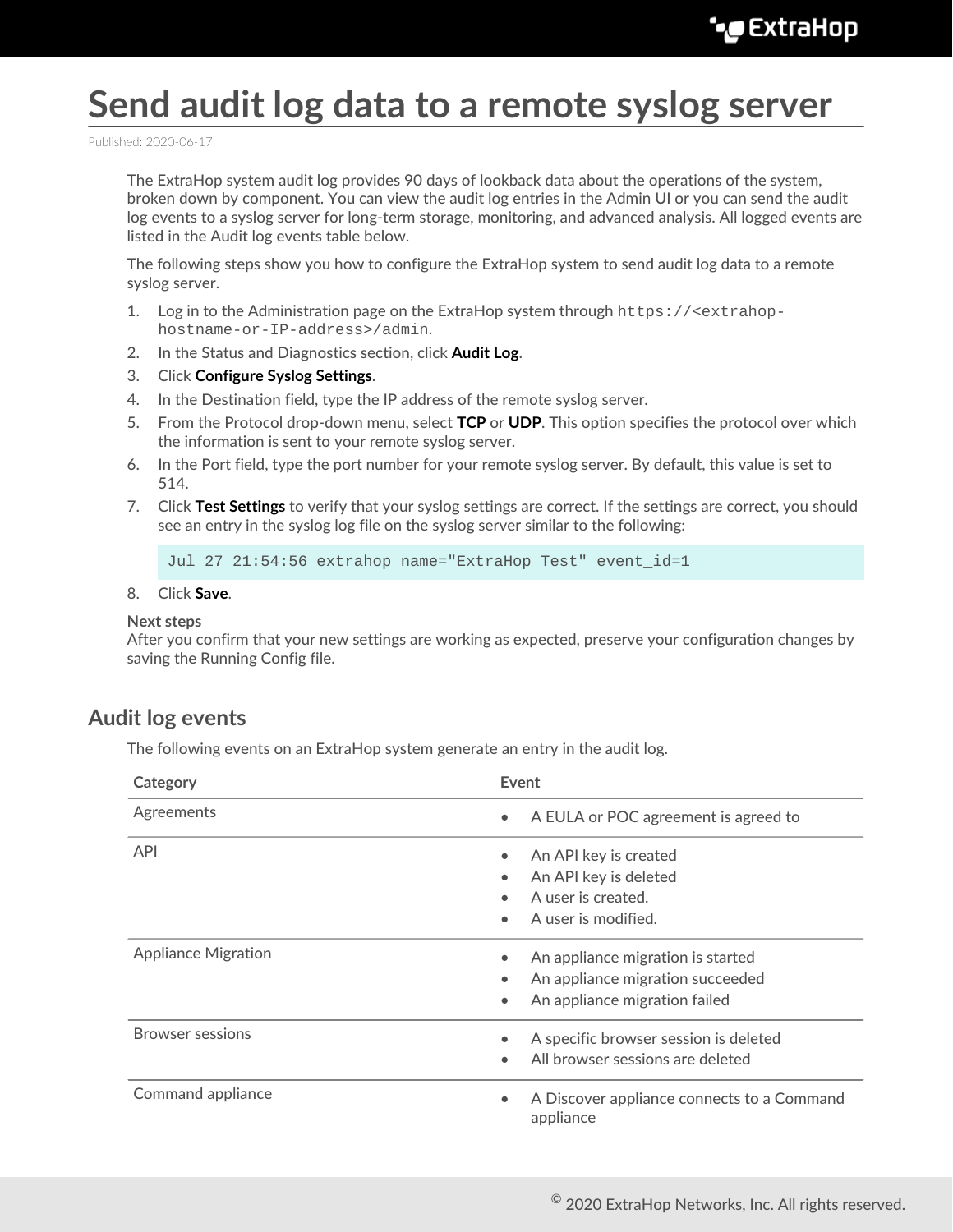

| Category                  | Event                                                                                                                                                                                                                                                                                                                                                                                                                                                                                                                                 |
|---------------------------|---------------------------------------------------------------------------------------------------------------------------------------------------------------------------------------------------------------------------------------------------------------------------------------------------------------------------------------------------------------------------------------------------------------------------------------------------------------------------------------------------------------------------------------|
|                           | A Discover appliance disconnects from a<br>$\bullet$<br>Command appliance<br>An Explore or Trace appliance establishes a<br>$\bullet$<br>tunneled connection to a Command appliance<br>Command appliance information is set<br>$\bullet$<br>A Command nickname is set<br>Enable or disable a Discover appliance<br>The Discover appliance Web UI is remotely<br>$\bullet$<br>viewed<br>A license for a Discover appliance is checked by<br>a Command appliance<br>A license for a Discover appliance is set by a<br>Command appliance |
| <b>Dashboards</b>         | A dashboard is created<br>$\bullet$<br>A dashboard is renamed<br>$\bullet$<br>A dashboard is deleted<br>A dashboard permalink, also known as a short<br>code, is modified<br>Dashboard sharing options are modified                                                                                                                                                                                                                                                                                                                   |
| Datastore                 | The extended datastore configuration is<br>$\bullet$<br>modified<br>The datastore is reset<br>A datastore reset completed<br>$\bullet$<br>Customizations are saved<br>Customizations are restored<br>Customizations are deleted                                                                                                                                                                                                                                                                                                       |
| <b>Detections</b>         | A detection is acknowledged<br>$\bullet$<br>A detection acknowledgement is reset<br>A detection rule is added<br>A detection rule description is updated<br>$\bullet$<br>A detection rule is enabled<br>A detection rule is disabled<br>A detection rule is extended                                                                                                                                                                                                                                                                  |
| <b>Exception files</b>    | An exception file is deleted<br>$\bullet$                                                                                                                                                                                                                                                                                                                                                                                                                                                                                             |
| Explore appliance records | All Explore appliance records are deleted<br>$\bullet$                                                                                                                                                                                                                                                                                                                                                                                                                                                                                |
| Explore cluster           | A new Explore node is initialized<br>A node is added to an Explore cluster<br>A node is removed from an Explore cluster<br>A node joins an Explore cluster<br>A node leaves an Explore cluster<br>A Discover or Command appliance is paired to<br>an Explore appliance<br>A Discover or Command appliance is unpaired<br>from an Explore appliance                                                                                                                                                                                    |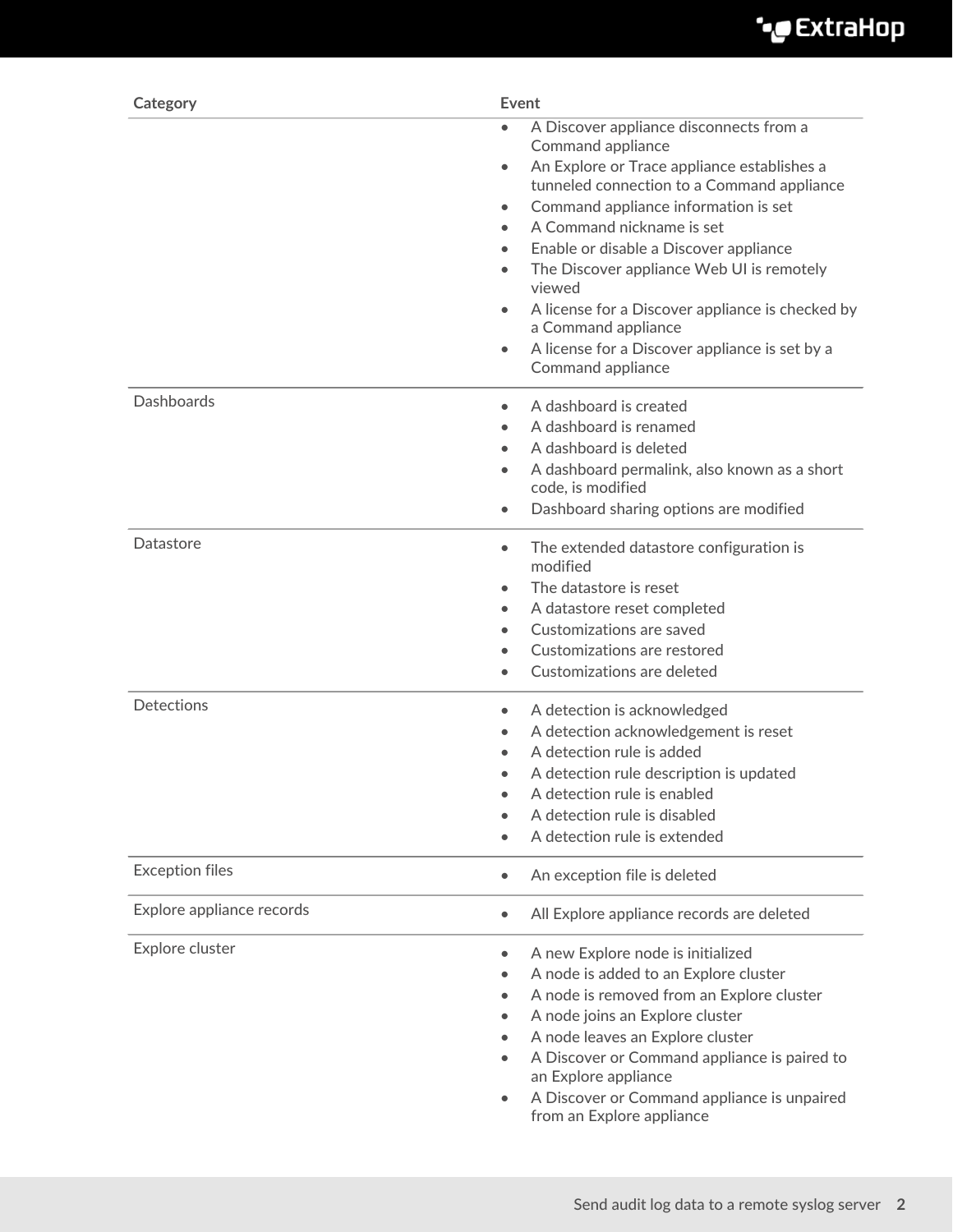| Category                       | Event                                                                                                                                                                                                                                                                                                                                                                                                     |
|--------------------------------|-----------------------------------------------------------------------------------------------------------------------------------------------------------------------------------------------------------------------------------------------------------------------------------------------------------------------------------------------------------------------------------------------------------|
|                                | An Explore node is removed or missing, but not<br>through a supported interface                                                                                                                                                                                                                                                                                                                           |
| <b>ExtraHop Update Service</b> | A detection category is updated<br>$\bullet$<br>A detection definition is updated<br>A detection trigger is updated<br>$\bullet$<br>A ransomware definition is updated<br>Detection metadata is updated<br>Expanded detection content is updated<br>$\bullet$                                                                                                                                             |
| Firmware                       | Firmware is upgraded<br>$\bullet$<br>Archived firmware is deleted                                                                                                                                                                                                                                                                                                                                         |
| License                        | A new static license is applied<br>$\bullet$<br>License server connectivity is tested<br>A product key is registered with the license<br>server<br>A new license is applied                                                                                                                                                                                                                               |
| Login from Web UI or Admin UI  | A login succeeds<br>$\bullet$<br>A login fails                                                                                                                                                                                                                                                                                                                                                            |
| Login from SSH or REST API     | A login succeeds<br>$\bullet$<br>A login fails                                                                                                                                                                                                                                                                                                                                                            |
| Network                        | A network interface configuration is edited<br>$\bullet$<br>The hostname or DNS setting is changed<br>A network interface route is changed<br>$\bullet$                                                                                                                                                                                                                                                   |
| Offline capture                | An offline capture file is loaded<br>$\bullet$                                                                                                                                                                                                                                                                                                                                                            |
| <b>PCAP</b>                    | A packet capture (PCAP) file is downloaded<br>$\bullet$                                                                                                                                                                                                                                                                                                                                                   |
| <b>Remote Access</b>           | Remote access for ExtraHop Support Team is<br>enabled.<br>Remote access for ExtraHop Support Team is<br>$\bullet$<br>disabled.<br>Remote access for ExtraHop Atlas Analysts is<br>$\bullet$<br>enabled.<br>Remote access for ExtraHop Atlas Analysts is<br>$\bullet$<br>disabled.<br>Remote access for ExtraHop Support is<br>enabled.<br>Remote access for ExtraHop Support is<br>$\bullet$<br>disabled. |
| <b>RPCAP</b>                   | An RPCAP configuration is added<br>$\bullet$<br>An RPCAP configuration is deleted                                                                                                                                                                                                                                                                                                                         |
| <b>Running Config</b>          | The running configuration file changes                                                                                                                                                                                                                                                                                                                                                                    |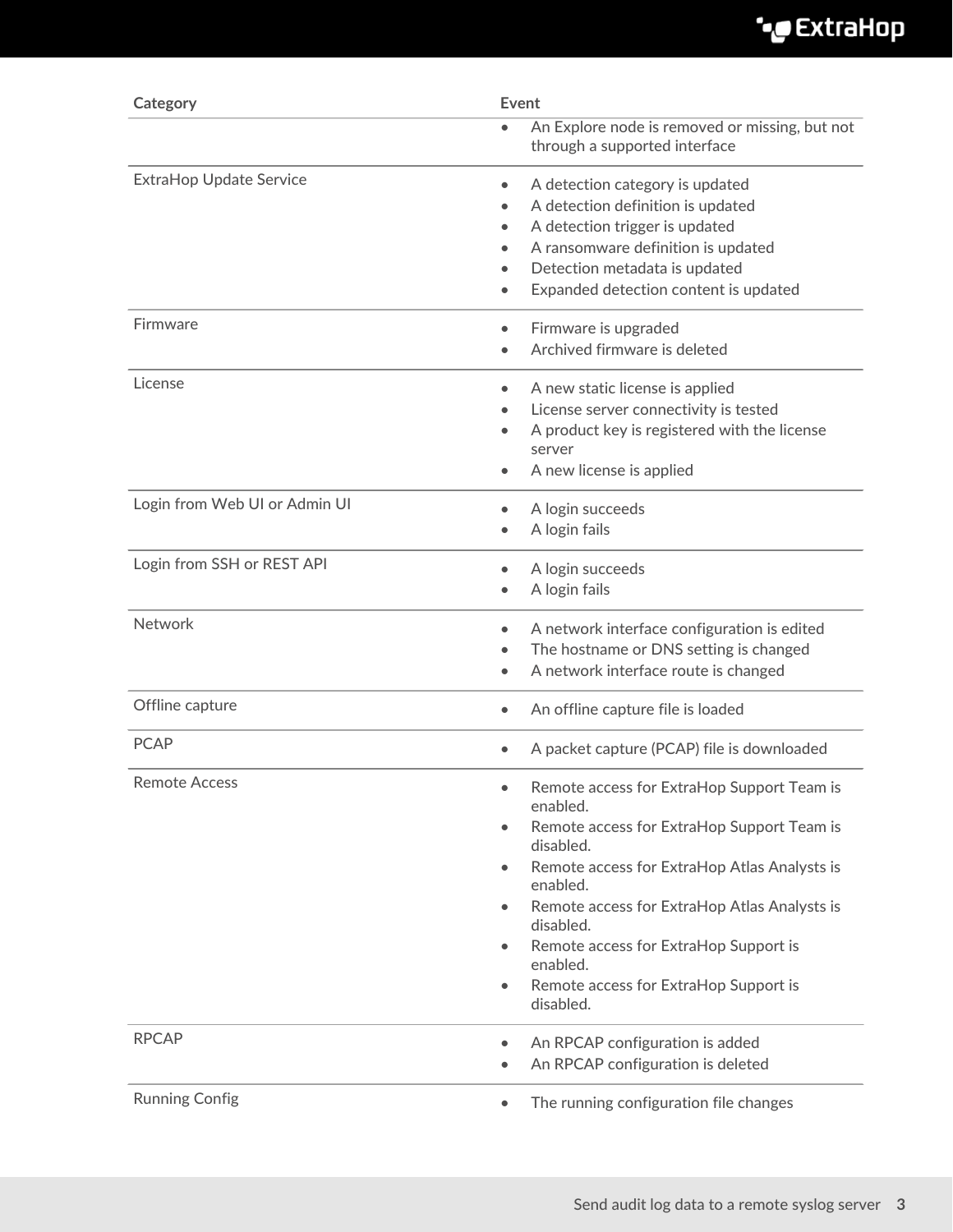| Category                                 | Event                                                                                                                                                                                                                                                                                                                                 |
|------------------------------------------|---------------------------------------------------------------------------------------------------------------------------------------------------------------------------------------------------------------------------------------------------------------------------------------------------------------------------------------|
| <b>SAML Identity Provider</b>            | An identity provider is added<br>$\bullet$<br>An identity provider is modified<br>$\bullet$<br>An identity provider is deleted<br>$\bullet$                                                                                                                                                                                           |
| <b>SAML</b> login                        | A login succeeds<br>$\bullet$<br>A login fails<br>$\bullet$                                                                                                                                                                                                                                                                           |
| <b>SAML</b> privileges                   | A privilege level is granted<br>$\bullet$<br>A privilege level is denied<br>$\bullet$                                                                                                                                                                                                                                                 |
| SSL decryption                           | An SSL decryption key is saved<br>$\bullet$                                                                                                                                                                                                                                                                                           |
| SSL session keys                         | A PCAP session key is downloaded<br>$\bullet$                                                                                                                                                                                                                                                                                         |
| Support account<br><b>Support Script</b> | The support account is disabled<br>$\bullet$<br>The support account is enabled<br>The support SSH key is regenerated<br>$\bullet$                                                                                                                                                                                                     |
|                                          | A default support script is running<br>$\bullet$<br>A past support script result is deleted<br>$\bullet$<br>A support script is uploaded<br>$\bullet$                                                                                                                                                                                 |
| Syslog                                   | Remote syslog settings are updated<br>$\bullet$                                                                                                                                                                                                                                                                                       |
| System and service status                | The system starts up<br>$\bullet$<br>The system shuts down<br>$\bullet$<br>The system is restarted<br>The bridge, capture, or portal process is<br>restarted<br>A system service is enabled (such as SNMP,<br>$\bullet$<br>web shell, management, SSH)<br>A system service is disabled (such as SNMP,<br>web shell, /management, SSH) |
| System time                              | The system time is set<br>$\bullet$<br>The system time is changed<br>The system time is set backwards<br>$\bullet$<br>NTP servers are set<br>$\bullet$<br>The time zone is set<br>A manual NTP synchronization is requested<br>$\bullet$                                                                                              |
| System user<br>Trace appliance           | A user is added<br>$\bullet$<br>User metadata is edited<br>A user is deleted<br>A user password is set<br>A user other than the setup user attempts to<br>modify the password of another user<br>A user password is updated<br>$\bullet$                                                                                              |
|                                          | A new Trace appliance is initialized.<br>$\bullet$                                                                                                                                                                                                                                                                                    |